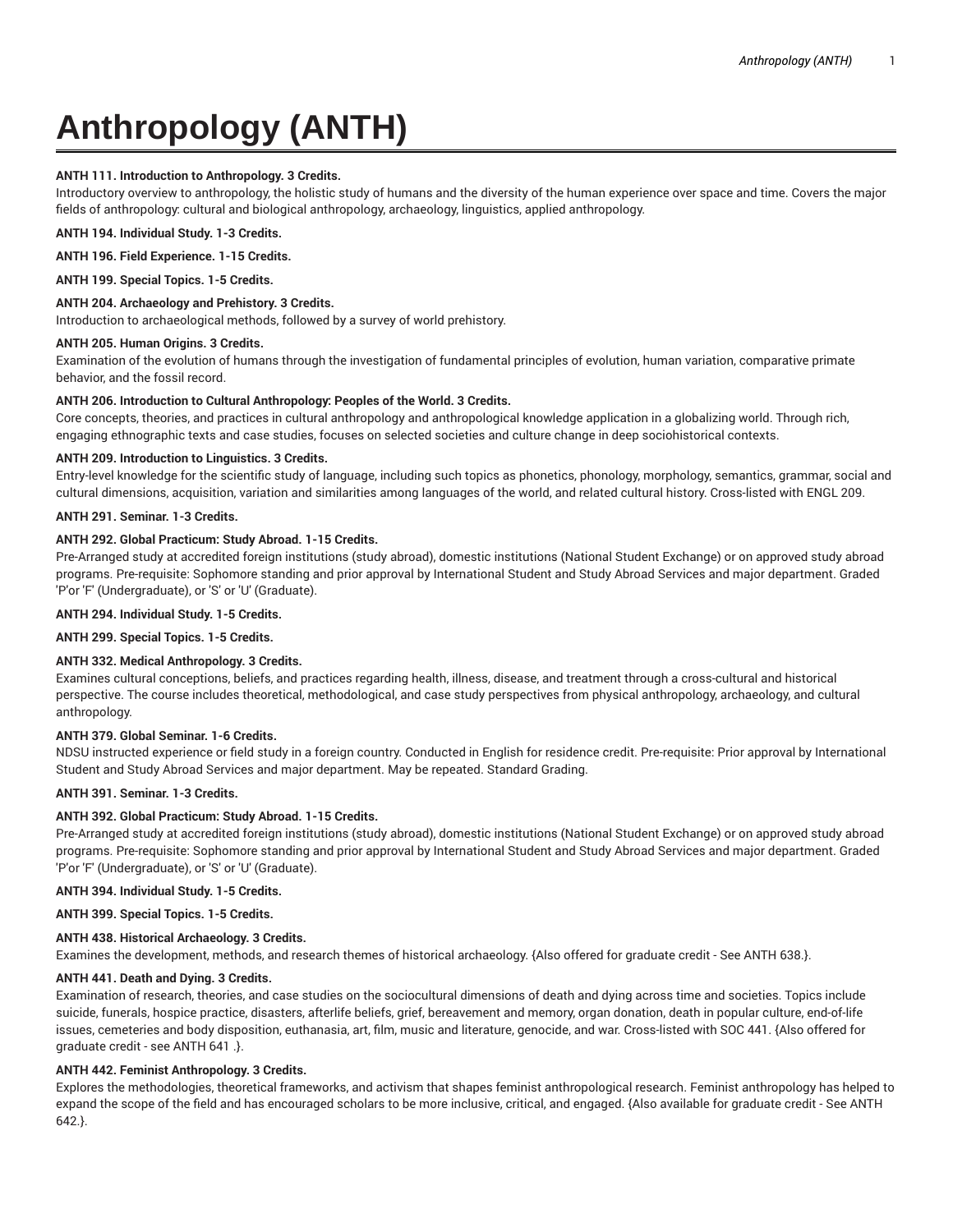# **ANTH 445. Archaeology of Native North America. 3 Credits.**

This course introduces students to the archaeology of Indigenous North America from initial human colonization to the onset of the global era. The course provides students with a firm foundation in major themes in the development and diversity of Indigenous cultures in North America, as well as an introduction to key sites and archaeological remains that document these societies. Regions covered include the Great Plains, Eastern Woodlands, Southwest, and Pacific Coast. Topical coverage includes earliest inhabitants, hunter-fisher-gatherer lifeways, the origins of agriculture, mound-building and ritual landscapes, long-distance trade, death and burial, the development of village-based societies, social complexity, and early European colonialism. {Also offered for graduate credit - see ANTH 645.}.

## **ANTH 446. Latin America & Carribean: Afro-Latino/as, Gender, Indigeneity. 3 Credits.**

Exploration of Latin America and the Carribean's diverse societies historically and culturally; focus on gender, indigenous groups, and Afro-Latin Americans. Includes case studies covering social justice movements, political and economic processes, indigenous rights, religion. Prereq: ANTH 206. {Also offered for graduate credit - see ANTH 646.}.

### **ANTH 453. Magic and Religion. 3 Credits.**

Comparative religion, religious concepts, practices, and practitioners. In-depth study of selected religious systems with a focus on shamanic religions. Prereq: ANTH 111. Cross-listed with RELS 453. {Also offered for graduate credit - see ANTH 653.}.

## **ANTH 455. Language and Expressive Culture. 3 Credits.**

Examines sociolinguistic and semiotic theories and analysis methods for discourse-centered approaches to communicative culture. Explores the ways in which humans construct and express meaning through written/spoken language, song, folklore, ritual, performance, images, clothing, and food. Prereq: ANTH 111 and at least junior standing. {Also offered for graduate credit - see ANTH 655.}.

## **ANTH 458. Indigenous Peoples and Cultures of the Upper Midwest. 3 Credits.**

This interdisciplinary seminar introduces students to the rich history and culture of the Indigenous peoples of the Upper Midwest. {Also offered for graduate credit - see ANTH 658.}.

#### **ANTH 462. Anthropology and the Environment. 3 Credits.**

The environment as understood through anthropological research. Focus on ethnographic texts confronting global environmental issues through specific context (place, cultural, historical) and human-environment interactions as shaped by political, economic, and social relations. Prereq: ANTH 111. {Also offered for graduate credit - see ANTH 662.}.

#### **ANTH 464. Disaster and Culture. 3 Credits.**

Examines human-made and natural disasters through cross-cultural and historical perspectives. Addresses cultural variation across and within relevant communities including those of disaster victims, emergency management systems, and a broad public. Prereq: Junior or Senior standing. {Also offered for graduate credit - see ANTH 664.}.

### **ANTH 470. Theory in Archaeology. 3 Credits.**

Theory doesn't always get the best rap. It has a reputation for being dry and distanced from the 'real world'. But theory isn't something we can do without. Any statement about what happened in the past depends on theory. Even apparently trivial activities like drawing a stratigraphic profile or cataloguing artifacts rely on theoretical concepts, though these are often taken for granted. This is because theory is how we make sense of the world. It provides a framework for understanding, a basis for asking new questions, and a guide for how data should be collected and arranged. Because theory isn't optional, it needs to be critically and carefully thought out. In this course, we'll do just that by examining in detail how theory (a) helps us to define what archaeology as a field consists of, (b) provides a vision of human culture, social relations, and long-term change, and, (c) determines appropriate methods for excavating and interpreting archaeological remains. May be repeated. Prereq: ANTH 204. {Also offered for graduate credit see ANTH 670.}.

# **ANTH 471. Archaeological Research Methods. 3 Credits.**

Overview of the most often used or potentially useful archaeological methods and their applications in fieldwork, laboratory processing, and specialized analytical techniques. Focus on problem-solving skills through the application of different archaeological methods. Prereq: ANTH 204. {Also offered for graduate credit - see ANTH 671.}.

### **ANTH 479. Community-Based and Indigenous Archaeologies. 3 Credits.**

Over the last three decades, archaeologists as scholars and practitioners have been challenged to become more accountable to, engaged with, and inclusive of, multiple publics, especially descendant and Indigenous communities. This has given rise to various forms of archaeological practice that cluster around ideas of ethical engagement, social justice, activism, decolonization, and Indigenous rights. In this senior seminar, students will explore the developing fields of Community-Based and Indigenous archaeologies from a wide variety of perspectives. {Also available for graduate credit - See ANTH 679.}.

### **ANTH 480. Development of Anthropological Theory. 3 Credits.**

Focus on major theoretical orientations in anthropology. Emphasis on the ways in which anthropological theories are used to generate explanations for multicultural phenomena. Prereq: ANTH 111. {Also offered for graduate credit - see ANTH 680.}.

# **ANTH 481. Qualitative Methods in Cultural Anthropology. 3 Credits.**

Focuses on qualitative research methods utilized in cultural anthropology and other social sciences. Instruction and application of ethnographic, discourse-centered, visual anthropology, interview/focus group, extended case study, and other qualitative survey methods and forms of analysis. Prereq: ANTH 206 and junior or senior standing. {Also offered for graduate credit - see ANTH 681.}.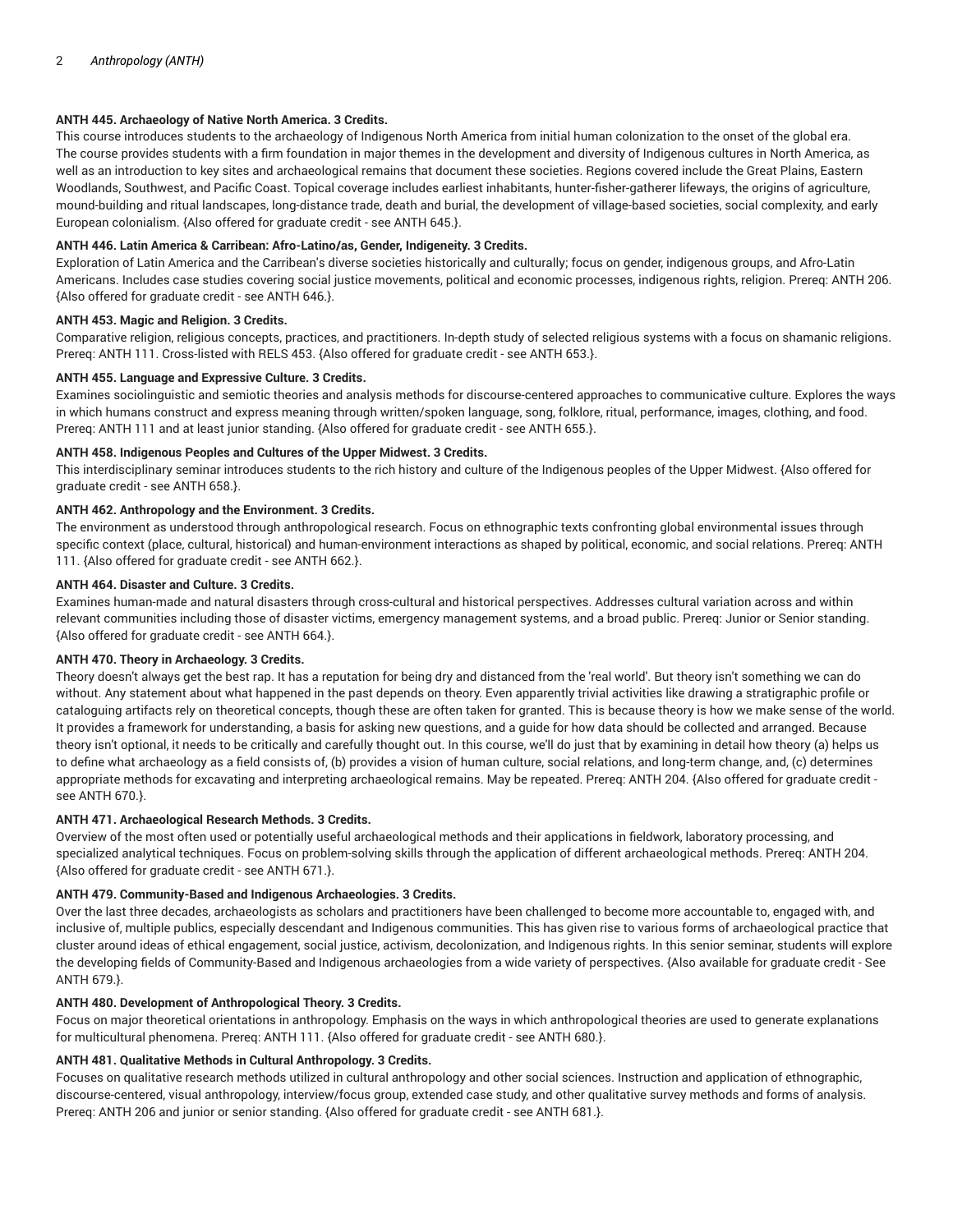## **ANTH 489. Senior Capstone In Anthropology. 1 Credit.**

Synthesis of social research methods, anthropological theory, and sub-discipline content material. Emphasis on integrative skills needed to interrelate the basic concepts of the discipline. Prereq: Senior standing.

# **ANTH 491. Seminar. 1-5 Credits.**

#### **ANTH 492. Global Practicum: Study Abroad. 1-15 Credits.**

Pre-Arranged study at accredited foreign institutions (study abroad), domestic institutions (National Student Exchange) or on approved study abroad programs. Pre-requisite: Sophomore standing and prior approval by International Student and Study Abroad Services and major department. Graded 'P'or 'F' (Undergraduate), or 'S' or 'U' (Graduate).

**ANTH 493. Undergraduate Research. 1-5 Credits.**

**ANTH 494. Individual Study. 1-5 Credits.**

**ANTH 496. Field Experience. 1-15 Credits.**

**ANTH 499. Special Topics. 1-5 Credits.**

#### **ANTH 638. Historical Archaeology. 3 Credits.**

Examines the development, methods, and research themes of historical archaeology. Cross-listed with HIST. {Also offered for undergraduate credit - See ANTH 438.}.

#### **ANTH 641. Death and Dying. 3 Credits.**

Examination of research, theories, and case studies on the sociocultural dimensions of death and dying across time and societies. Topics include suicide, funerals, hospice practice, disasters, afterlife beliefs, grief, bereavement and memory, organ donation, death in popular culture, end-of-life issues, cemeteries and body disposition, euthanasia, art, film, music and literature, genocide, and war. Cross-listed with SOC 641. {Also offered for undergraduate credit - see ANTH 441.}.

#### **ANTH 642. Feminist Anthropology. 3 Credits.**

Explores the methodologies, theoretical frameworks, and activism that shapes feminist anthropological research. Feminist anthropology has helped to expand the scope of the field and has encouraged scholars to be more inclusive, critical, and engaged. {Also available for undergraduate credit - See ANTH 442.}.

#### **ANTH 645. Archaeology of Native North America. 3 Credits.**

This course introduces students to the archaeology of Indigenous North America from initial human colonization to the onset of the global era. The course provides students with a firm foundation in major themes in the development and diversity of Indigenous cultures in North America, as well as an introduction to key sites and archaeological remains that document these societies. Regions covered include the Great Plains, Eastern Woodlands, Southwest, and Pacific Coast. Topical coverage includes earliest inhabitants, hunter-fisher-gatherer lifeways, the origins of agriculture, mound-building and ritual landscapes, long-distance trade, death and burial, the development of village-based societies, social complexity, and early European colonialism. {Also offered for undergraduate credit - see ANTH 445.}.

## **ANTH 646. Latin America & Carribean: Afro-Latino/as, Gender, Indigeneity. 3 Credits.**

Exploration of Latin America and the Carribean's diverse societies historically and culturally; focus on gender, indigenous groups, and Afro-Latin Americans. Includes case studies covering social justice movements, political and economic processes, indigenous rights, religion. {Also offered for undergraduate credit - see ANTH 446.}.

## **ANTH 653. Magic and Religion. 3 Credits.**

Comparative religion, religious concepts, practices, and practitioners. In-depth study of selected religious systems with a focus on shamanic religions. {Also offered for undergraduate credit - see ANTH 453.}.

#### **ANTH 655. Language and Expressive Culture. 3 Credits.**

Examines sociolinguistic and semiotic theories and analysis methods for discourse-centered approaches to communicative culture. Explores the ways in which humans construct and express meaning through written/spoken language, song, folklore, ritual, performance, images, clothing, and food. {Also offered for undergraduate credit - see ANTH 455.}.

#### **ANTH 662. Anthropology and the Environment. 3 Credits.**

The environment as understood through anthropological research. Focus on ethnographic texts confronting global environmental issues through specific context (place, cultural, historical) and human-environment interactions as shaped by political, economic, and social relations. {Also offered for undergraduate credit - see ANTH 462.}.

## **ANTH 664. Disaster and Culture. 3 Credits.**

Examines human-made and natural disasters through cross-cultural and historical perspectives. Addresses cultural variation across and within relevant communities including those of disaster victims, emergency management systems, and a broad public. Prereq: Junior or Senior standing. {Also offered for undergraduate credit - see ANTH 464.}.